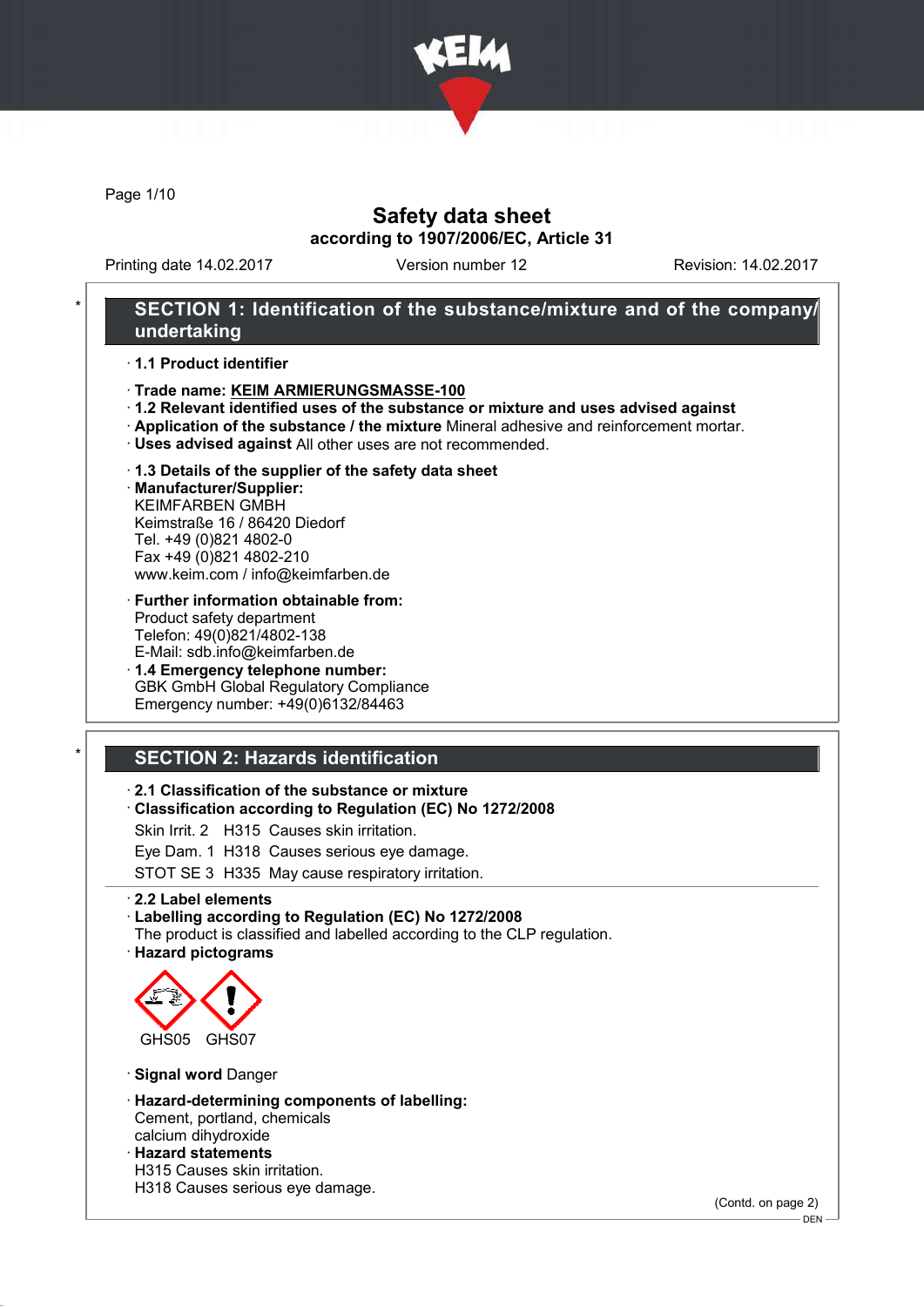

Page 2/10

# Safety data sheet according to 1907/2006/EC, Article 31

Printing date 14.02.2017 Version number 12 Revision: 14.02.2017

(Contd. of page 1)

#### Trade name: KEIM ARMIERUNGSMASSE-100

| H335 May cause respiratory irritation. |  |
|----------------------------------------|--|
|                                        |  |

| · Precautionary statements |                                                                                                  |
|----------------------------|--------------------------------------------------------------------------------------------------|
| P <sub>280</sub>           | Wear protective gloves/protective clothing/eye protection/face protection.                       |
| P <sub>271</sub>           | Use only outdoors or in a well-ventilated area.                                                  |
| P <sub>261</sub>           | Avoid breathing dust.                                                                            |
|                            | P305+P351+P338 IF IN EYES: Rinse cautiously with water for several minutes. Remove contact       |
|                            | lenses, if present and easy to do. Continue rinsing.                                             |
| P315                       | Get immediate medical advice/attention.                                                          |
| P304+P340                  | IF INHALED: Remove person to fresh air and keep comfortable for breathing.                       |
| P302+P352                  | IF ON SKIN: Wash with plenty of soap and water.                                                  |
| P362                       | Take off contaminated clothing.                                                                  |
| P332+P313                  | If skin irritation occurs: Get medical advice/attention.                                         |
| 2.3 Other hazards          |                                                                                                  |
|                            | This Product contains cement. Cement produces an alkaline reaction with moisture or water. Avoid |
|                            | contact with eyes and prolonged skin contact.                                                    |
|                            | · Results of PBT and vPvB assessment                                                             |
|                            |                                                                                                  |

- · PBT: Not applicable.
- · vPvB: Not applicable.

### SECTION 3: Composition/information on ingredients

### · 3.2 Mixtures

· Description: Portland-cement, calcium dihydroxide, aggregates and additives

| · Dangerous components:                |                                                                                                  |              |
|----------------------------------------|--------------------------------------------------------------------------------------------------|--------------|
| CAS: 65997-15-1                        | Cement, portland, chemicals                                                                      | $10 - 25%$   |
| EINECS: 266-043-4                      | Eye Dam. 1, H318; $\Diamond$ Skin Irrit. 2, H315; STOT SE<br>3. H <sub>335</sub>                 |              |
| CAS: 1305-62-0                         | calcium dihydroxide                                                                              | $2.5 - 10\%$ |
| EINECS: 215-137-3                      | Eye Dam. 1, H318; $\Diamond$ Skin Irrit. 2, H315; STOT SE                                        |              |
| Reg.nr.: 01-2119475151-45-XXXX 3, H335 |                                                                                                  |              |
|                                        | $\cdot$ Additional information: For the wording of the listed hazard phrases refer to section 16 |              |

· Additional information: For the wording of the listed hazard phrases refer to section 16.

### SECTION 4: First aid measures

#### · 4.1 Description of first aid measures

- · General information: When seeing the doctor we suggest to present this safety data sheet.
- · After inhalation: Supply fresh air; consult doctor in case of complaints.
- · After skin contact:

Immediately wash with water and soap and rinse thoroughly.

Do not use solvents or thinners. If skin irritation continues, consult a doctor.

- 
- · After eye contact:

Rinse opened eye for several minutes under running water. Then consult a doctor.

After swallowing:

Rinse mouth and throat well with water.

(Contd. on page 3)

DEN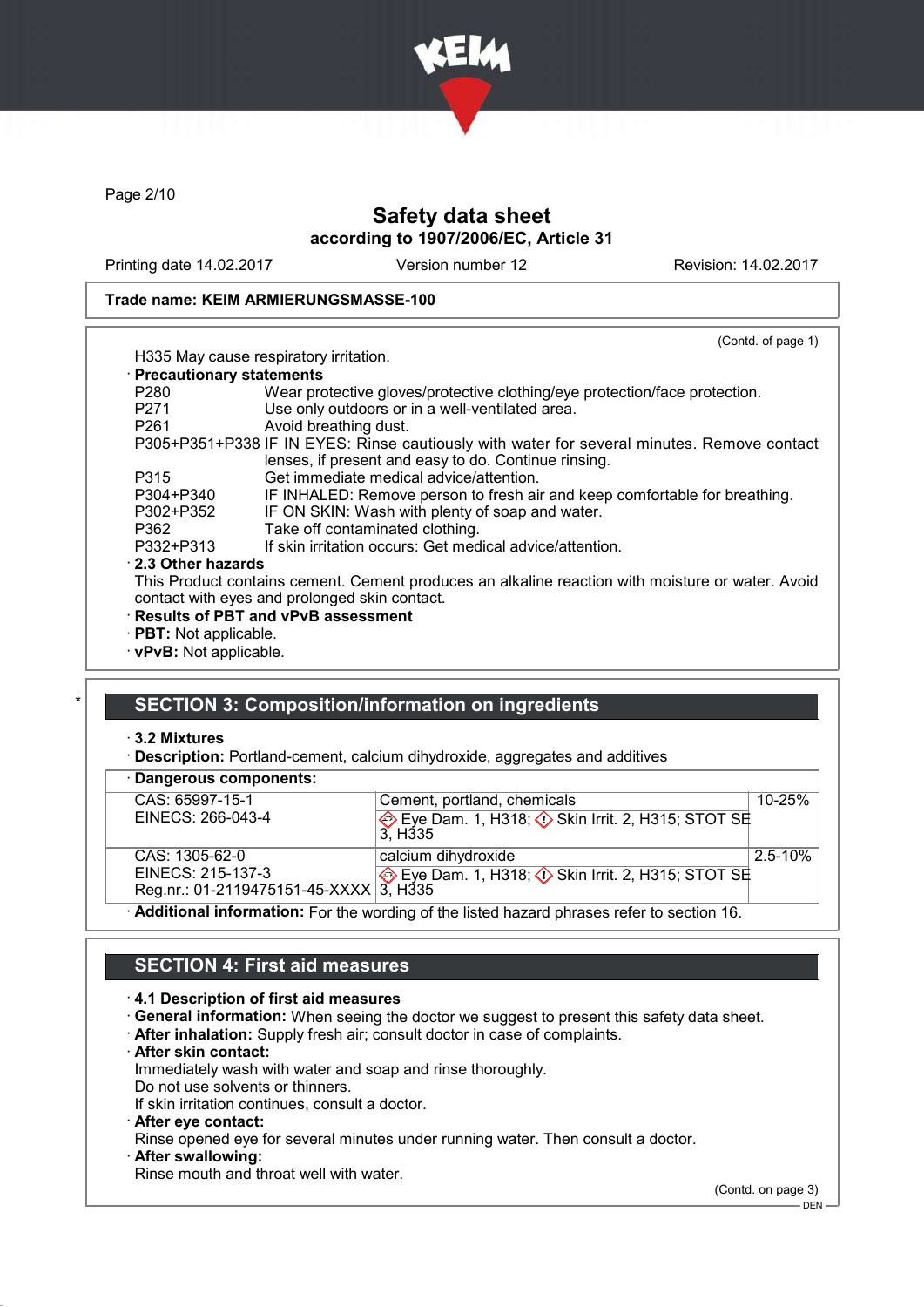

Page 3/10

# Safety data sheet according to 1907/2006/EC, Article 31

Printing date 14.02.2017 Version number 12 Revision: 14.02.2017

### Trade name: KEIM ARMIERUNGSMASSE-100

(Contd. of page 2)

- Do not induce vomiting; call for medical help immediately.
- · 4.2 Most important symptoms and effects, both acute and delayed No further relevant information available.
- · 4.3 Indication of any immediate medical attention and special treatment needed No further relevant information available.

## SECTION 5: Firefighting measures

- · 5.1 Extinguishing media
- · Suitable extinguishing agents:
- Product itself does not burn. Co-ordinate fire-fighting measures to the fire surroundings.
- · 5.2 Special hazards arising from the substance or mixture
- No further relevant information available.
- · 5.3 Advice for firefighters
- · Protective equipment: Wear self-contained respiratory protective device.
- · Additional information
- Dispose of fire debris and contaminated fire fighting water in accordance with official regulations. In case of fire do not breathe smoke, fumes and vapours.

# SECTION 6: Accidental release measures

| $\cdot$ 6.1 Personal precautions, protective equipment and emergency procedures<br>Avoid contact with skin and eyes.<br>Avoid formation of dust. |
|--------------------------------------------------------------------------------------------------------------------------------------------------|
| Use respiratory protective device against the effects of fumes/dust/aerosol.                                                                     |
| Respect the protection rules (see section 7 a. 8).                                                                                               |
| Product forms slippery surface when combined with water.                                                                                         |
| 6.2 Environmental precautions:                                                                                                                   |
| Do not allow product to reach soil, sewage system or any water course.                                                                           |
| Follow local governmental rules and regulations.                                                                                                 |
| 6.3 Methods and material for containment and cleaning up:                                                                                        |
| Close drainages (Risk of blocking)                                                                                                               |
| Danger of slipping!                                                                                                                              |
| Avoid formation of dust.                                                                                                                         |
| Ensure adequate ventilation.                                                                                                                     |
| Pick up mechanically.                                                                                                                            |
| Dispose of the material collected according to regulations.                                                                                      |
| Clear contaminated areas thoroughly.                                                                                                             |
| 6.4 Reference to other sections                                                                                                                  |
| See Section 7 for information on safe handling.                                                                                                  |
| See Section 8 for information on personal protection equipment.                                                                                  |
| See Section 13 for disposal information.                                                                                                         |

(Contd. on page 4)

DEN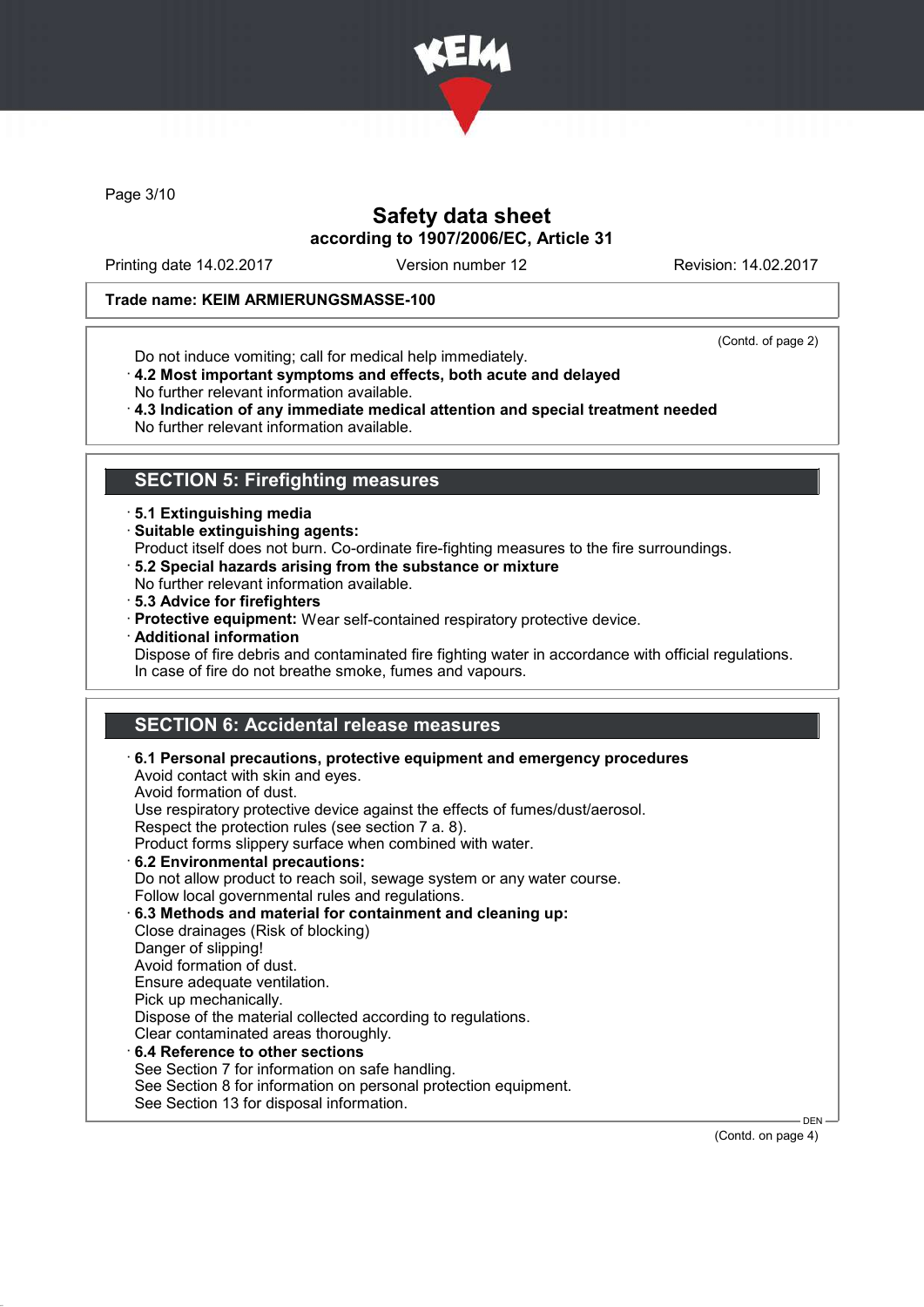

Page 4/10

# Safety data sheet according to 1907/2006/EC, Article 31

Printing date 14.02.2017 Version number 12 Revision: 14.02.2017

Trade name: KEIM ARMIERUNGSMASSE-100

(Contd. of page 3)

# SECTION 7: Handling and storage

|   | · 7.1 Precautions for safe handling<br>Avoid contact with skin and eyes.<br>Keep receptacles tightly sealed.<br>Prevent formation of dust.<br>Ensure good ventilation/exhaustion at the workplace.<br>See item 8 for information about suitable protective equipment and technical precautions. Respect<br>the protection rules.<br>· Information about fire - and explosion protection:<br>The product is not flammable.<br>No special measures required. |
|---|------------------------------------------------------------------------------------------------------------------------------------------------------------------------------------------------------------------------------------------------------------------------------------------------------------------------------------------------------------------------------------------------------------------------------------------------------------|
|   | · 7.2 Conditions for safe storage, including any incompatibilities                                                                                                                                                                                                                                                                                                                                                                                         |
|   | · Storage:                                                                                                                                                                                                                                                                                                                                                                                                                                                 |
|   | Requirements to be met by storerooms and receptacles:                                                                                                                                                                                                                                                                                                                                                                                                      |
|   | Keep in the original containers in a cool and dry place.                                                                                                                                                                                                                                                                                                                                                                                                   |
|   | Store only in unopened original receptacles.<br>Information about storage in one common storage facility: Do not store together with acids.                                                                                                                                                                                                                                                                                                                |
|   | · Further information about storage conditions:                                                                                                                                                                                                                                                                                                                                                                                                            |
|   | Store in dry conditions.                                                                                                                                                                                                                                                                                                                                                                                                                                   |
|   | Protect from humidity and water.                                                                                                                                                                                                                                                                                                                                                                                                                           |
|   | Avoid dust formations and deposits.                                                                                                                                                                                                                                                                                                                                                                                                                        |
|   | Keep container tightly sealed.                                                                                                                                                                                                                                                                                                                                                                                                                             |
|   | Protect from heat and direct sunlight.                                                                                                                                                                                                                                                                                                                                                                                                                     |
|   | Storage class: 13<br>7.3 Specific end use(s) No further relevant information available.                                                                                                                                                                                                                                                                                                                                                                    |
|   |                                                                                                                                                                                                                                                                                                                                                                                                                                                            |
| × | <b>SECTION 8: Exposure controls/personal protection</b>                                                                                                                                                                                                                                                                                                                                                                                                    |
|   | 8.1 Control parameters                                                                                                                                                                                                                                                                                                                                                                                                                                     |
|   | · Ingredients with limit values that require monitoring at the workplace:                                                                                                                                                                                                                                                                                                                                                                                  |
|   | 65997-15-1 Cement, portland, chemicals                                                                                                                                                                                                                                                                                                                                                                                                                     |
|   | $\triangle O(M/\sqrt{O} \cdot \text{meas} \cdot \text{cm})$ Legen terms unlust $E = \text{meas}/\text{cm}^3$                                                                                                                                                                                                                                                                                                                                               |

AGW (Germany) Long-term value:  $5 E mg/m<sup>3</sup>$ DFG 1305-62-0 calcium dihydroxide

AGW (Germany) Long-term value: 1E mg/m<sup>3</sup> 2(I);Y, EU, DFG

· DNELs

# 1305-62-0 calcium dihydroxide

| Inhalative   Acute - local effects, worker         | $ 4 \text{ mg/m}^3$ (worker)            |
|----------------------------------------------------|-----------------------------------------|
| Acute - local effects, consumer                    | $\sqrt{4}$ mg/m <sup>3</sup> (consumer) |
| Long-term - local effects, worker                  | 1 mg/m <sup>3</sup> (worker)            |
| Long-term - local effects, consumer   1 (consumer) |                                         |

(Contd. on page 5)

DEN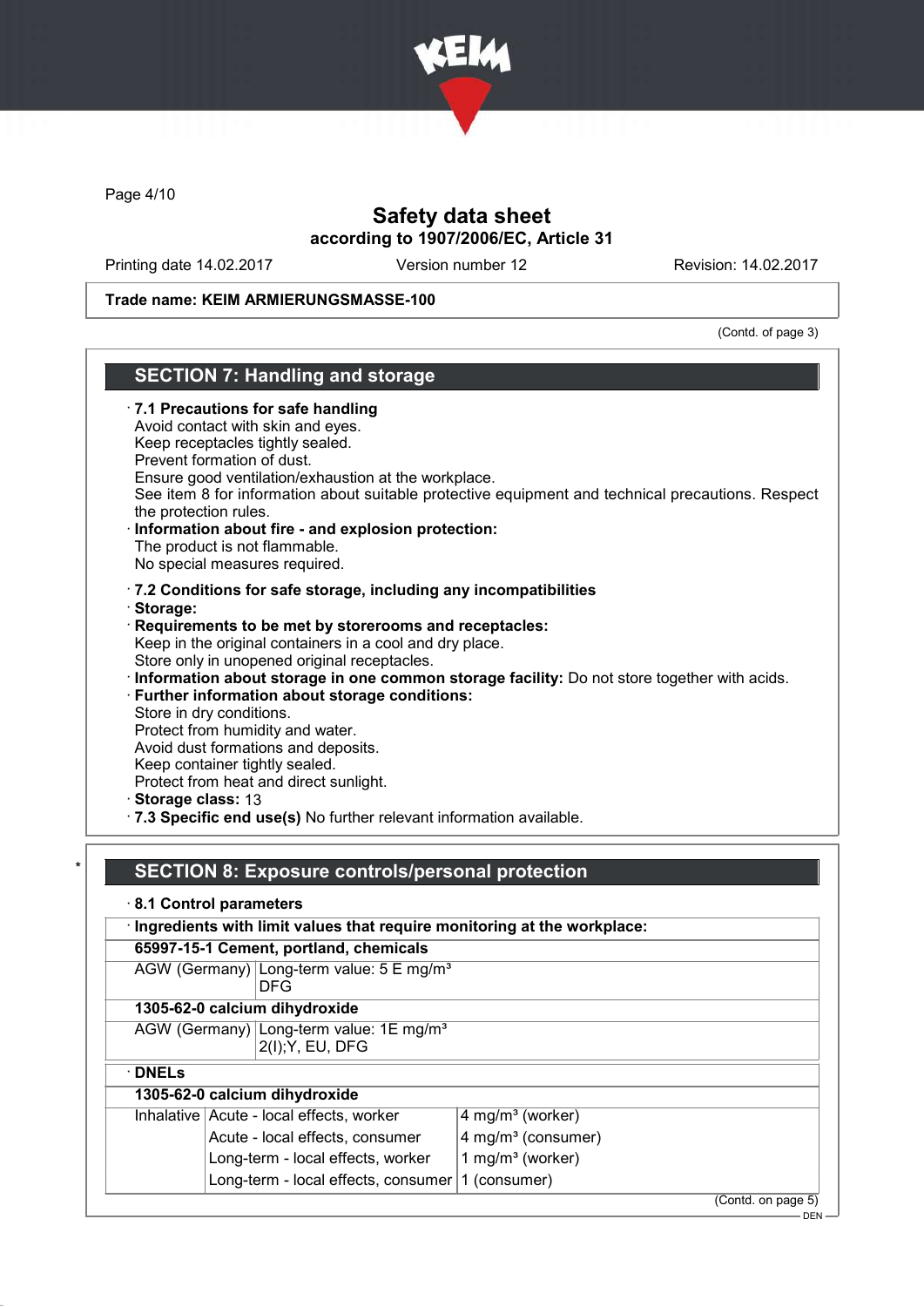

Page 5/10

# Safety data sheet according to 1907/2006/EC, Article 31

Printing date 14.02.2017 Version number 12 Revision: 14.02.2017

### Trade name: KEIM ARMIERUNGSMASSE-100

|                                                                                                                                                                                                                                                                                                                                                                                                                                                                                                                                                                                                                                                                                                                                                                                                                                                                                                                                                              | (Contd. of page 4)                                                                                                                                                                                                                                                                                                                                                                                                                                                                                                                                                                                                                                                                                          |
|--------------------------------------------------------------------------------------------------------------------------------------------------------------------------------------------------------------------------------------------------------------------------------------------------------------------------------------------------------------------------------------------------------------------------------------------------------------------------------------------------------------------------------------------------------------------------------------------------------------------------------------------------------------------------------------------------------------------------------------------------------------------------------------------------------------------------------------------------------------------------------------------------------------------------------------------------------------|-------------------------------------------------------------------------------------------------------------------------------------------------------------------------------------------------------------------------------------------------------------------------------------------------------------------------------------------------------------------------------------------------------------------------------------------------------------------------------------------------------------------------------------------------------------------------------------------------------------------------------------------------------------------------------------------------------------|
| · PNECs                                                                                                                                                                                                                                                                                                                                                                                                                                                                                                                                                                                                                                                                                                                                                                                                                                                                                                                                                      |                                                                                                                                                                                                                                                                                                                                                                                                                                                                                                                                                                                                                                                                                                             |
| 1305-62-0 calcium dihydroxide<br>Aquatic compartment - freshwater                                                                                                                                                                                                                                                                                                                                                                                                                                                                                                                                                                                                                                                                                                                                                                                                                                                                                            | 0.49 mg/l (freshwater)                                                                                                                                                                                                                                                                                                                                                                                                                                                                                                                                                                                                                                                                                      |
|                                                                                                                                                                                                                                                                                                                                                                                                                                                                                                                                                                                                                                                                                                                                                                                                                                                                                                                                                              |                                                                                                                                                                                                                                                                                                                                                                                                                                                                                                                                                                                                                                                                                                             |
| Aquatic compartment - marine water $(0.32 \text{ mg/l})$ (marine water)                                                                                                                                                                                                                                                                                                                                                                                                                                                                                                                                                                                                                                                                                                                                                                                                                                                                                      |                                                                                                                                                                                                                                                                                                                                                                                                                                                                                                                                                                                                                                                                                                             |
| Terrestrial compartment - soil                                                                                                                                                                                                                                                                                                                                                                                                                                                                                                                                                                                                                                                                                                                                                                                                                                                                                                                               | 1080 mg/kg dw (soil)                                                                                                                                                                                                                                                                                                                                                                                                                                                                                                                                                                                                                                                                                        |
| Sewage treatment plant                                                                                                                                                                                                                                                                                                                                                                                                                                                                                                                                                                                                                                                                                                                                                                                                                                                                                                                                       | 3 mg/l (sewage sludge)                                                                                                                                                                                                                                                                                                                                                                                                                                                                                                                                                                                                                                                                                      |
|                                                                                                                                                                                                                                                                                                                                                                                                                                                                                                                                                                                                                                                                                                                                                                                                                                                                                                                                                              | Additional information: The lists valid during the making were used as basis.                                                                                                                                                                                                                                                                                                                                                                                                                                                                                                                                                                                                                               |
| 8.2 Exposure controls<br>· Personal protective equipment:<br>· General protective and hygienic measures:<br>Avoid contact with the eyes and skin.<br>Do not inhale dust / smoke / mist.<br>Wash hands before breaks and at the end of work.<br>Immediately remove all soiled and contaminated clothing<br><b>Respiratory protection:</b><br>In a dusty environment wear suitable facemask.<br>Filter: FFP2<br><b>Protection of hands:</b><br>Protective gloves<br>Alkaline resistant gloves<br><b>Material of gloves</b><br>suitable material e.g.:<br>Nitrile impregnated cotton-gloves<br>Recommended thickness of the material: $\geq 0.5$ mm<br>to be checked prior to the application.<br>Penetration time of glove material<br>Value for the permeation: Level $\geq 6$ (480 min)<br>is recommended.<br>has to be observed.<br>Eye protection:<br>In a dusty environment wear protective goggles.<br>Tightly sealed goggles<br><b>Body protection:</b> | Vacuum clean contaminated clothing. Do not blow or brush off contamination.<br>The selection of the suitable gloves does not only depend on the material, but also on further marks<br>of quality and varies from manufacturer to manufacturer. As the product is a preparation of several<br>substances, the resistance of the glove material can not be calculated in advance and has therefore<br>The determined penetration times according to EN 374 part III are not performed under practical<br>conditions. Therefore a maximum wearing time, which corresponds to 50% of the penetration time,<br>The exact break trough time has to be found out by the manufacturer of the protective gloves and |
|                                                                                                                                                                                                                                                                                                                                                                                                                                                                                                                                                                                                                                                                                                                                                                                                                                                                                                                                                              |                                                                                                                                                                                                                                                                                                                                                                                                                                                                                                                                                                                                                                                                                                             |
| Protective work clothing<br>After contact with skin wash thoroughly with water and apply lotion.                                                                                                                                                                                                                                                                                                                                                                                                                                                                                                                                                                                                                                                                                                                                                                                                                                                             |                                                                                                                                                                                                                                                                                                                                                                                                                                                                                                                                                                                                                                                                                                             |

(Contd. on page 6)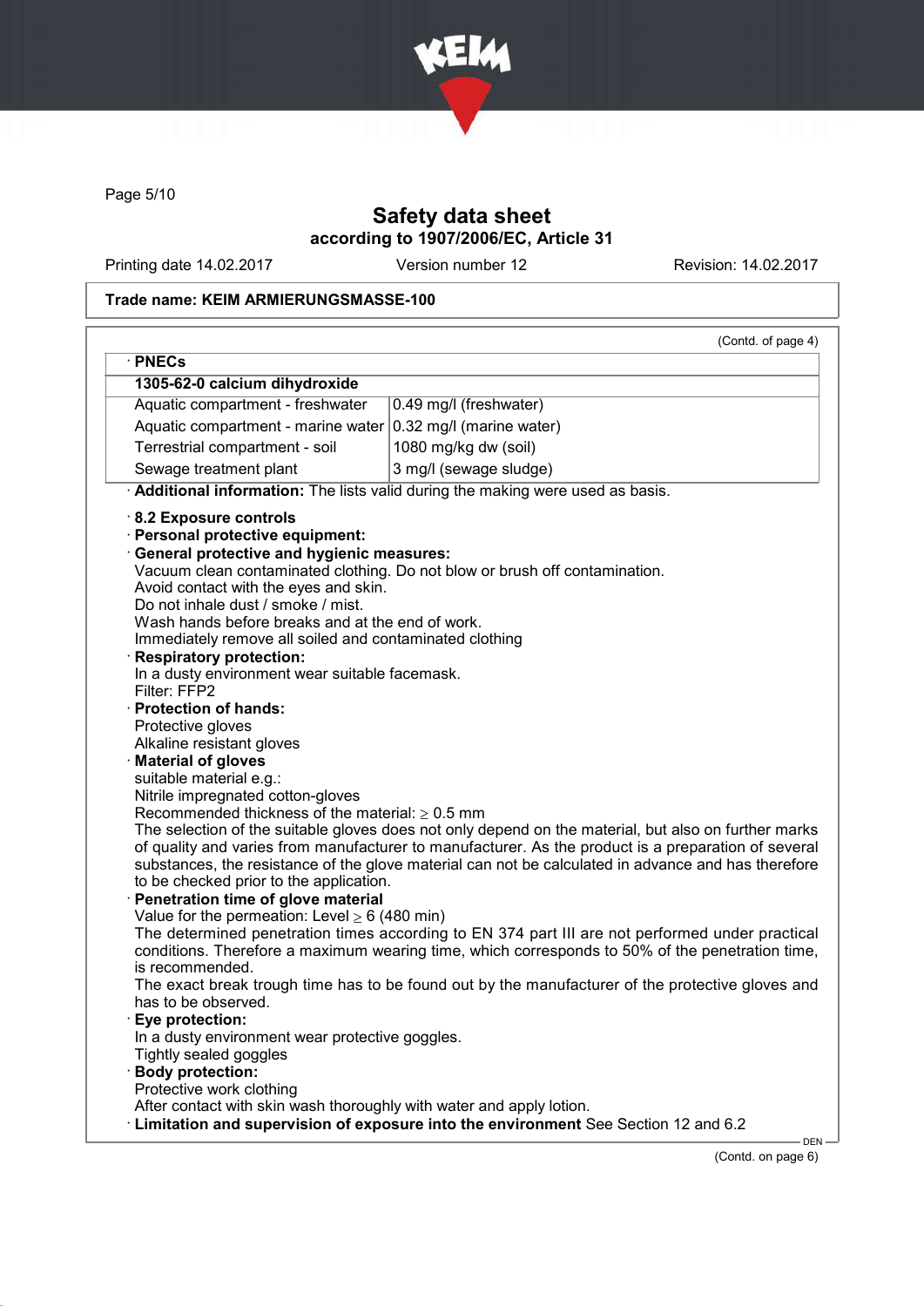

Page 6/10

# Safety data sheet according to 1907/2006/EC, Article 31

Printing date 14.02.2017 Version number 12 Revision: 14.02.2017

Trade name: KEIM ARMIERUNGSMASSE-100

(Contd. of page 5)

| 9.1 Information on basic physical and chemical properties |                                                        |
|-----------------------------------------------------------|--------------------------------------------------------|
| <b>General Information</b>                                |                                                        |
| · Appearance:                                             |                                                        |
| Form:                                                     | Powder                                                 |
| Colour:                                                   | nature white                                           |
| · Odour:                                                  | Odourless                                              |
| · Odour threshold:                                        | Not determined.                                        |
| $\cdot$ pH-value at 20 °C:                                | $11.5 - 13.5*$                                         |
| Change in condition                                       |                                                        |
| <b>Melting point/freezing point:</b>                      | Undetermined.                                          |
| Initial boiling point and boiling range: Undetermined.    |                                                        |
| · Flash point:                                            | Not applicable.                                        |
| · Flammability (solid, gas):                              | Not applicable.                                        |
| · Ignition temperature:                                   | Not determined.                                        |
| · Decomposition temperature:                              | Not determined.                                        |
| · Auto-ignition temperature:                              | Product is not selfigniting.                           |
| <b>Explosive properties:</b>                              | Product does not present an explosion hazard.          |
| <b>Explosion limits:</b>                                  |                                                        |
| Lower:                                                    | Not applicable.                                        |
| Upper:                                                    | Not applicable.                                        |
| <b>Oxidising properties</b>                               | Not applicable                                         |
| · Vapour pressure:                                        | Not applicable                                         |
| · Density at 20 °C:                                       | 1.00-1.20 $*$ g/cm <sup>3</sup>                        |
| · Relative density                                        | Not determined.                                        |
| · Vapour density                                          | Not applicable                                         |
| · Evaporation rate                                        | Not applicable                                         |
| · Solubility in / Miscibility with                        |                                                        |
| water at 20 °C:                                           | < 2 g/l (Ca(OH)2)                                      |
|                                                           | miscible                                               |
| · Partition coefficient: n-octanol/water:                 | Not applicable                                         |
| · Viscosity:                                              |                                                        |
| Dynamic:                                                  | Not applicable.                                        |
| Kinematic:                                                | Not applicable.                                        |
| · 9.2 Other information                                   | * The values are for freshly produced material and may |
|                                                           | change with the time.                                  |

(Contd. on page 7)

- DEN -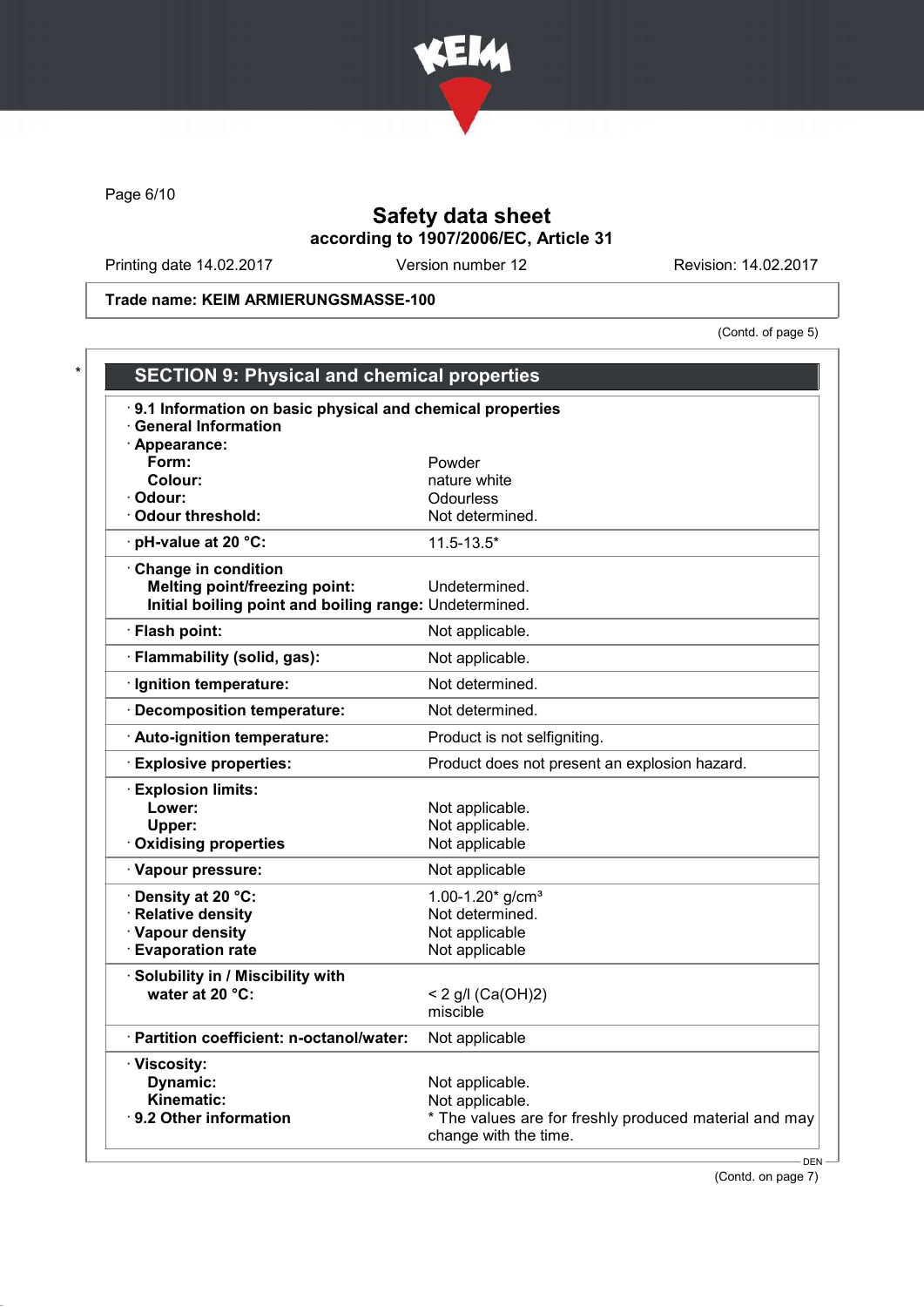

Page 7/10

# Safety data sheet according to 1907/2006/EC, Article 31

Printing date 14.02.2017 Version number 12 Revision: 14.02.2017

### Trade name: KEIM ARMIERUNGSMASSE-100

(Contd. of page 6)

### SECTION 10: Stability and reactivity

- · 10.1 Reactivity Reacts with water alkaline and hardens.
- · 10.2 Chemical stability Stable under normal conditions of storage and use.
- · Thermal decomposition / conditions to be avoided:
- Stable at environment temperature.
- No decomposition if used and stored according to specifications.
- · 10.3 Possibility of hazardous reactions No dangerous reactions known.
- · 10.4 Conditions to avoid Humidity
- · 10.5 Incompatible materials: Acids
- · 10.6 Hazardous decomposition products:

No hazardous decomposition products if stored and handled as prescribed.

### **SECTION 11: Toxicological information**

#### · 11.1 Information on toxicological effects

· Acute toxicity Based on available data, the classification criteria are not met.

#### · LD/LC50 values relevant for classification:

#### 1305-62-0 calcium dihydroxide

Oral LD50 >2000 mg/kg (rat) (OECD 425)

### Dermal LD50  $\geq$  2500 mg/kg (rabbit) (OECD 402)

#### **Primary irritant effect:**

- Skin corrosion/irritation
- Causes skin irritation.

#### Serious eye damage/irritation

- Causes serious eye damage.
- · during inhalation: Irritating to respiratory system.
- · during swallowing: Irritant effect possible
- **Respiratory or skin sensitisation**
- Product is reduced in chromate. Within the indicated storage time sensitization is not expected.
- Other information (about experimental toxicology):
- Experimental analysis are not available.
- The product was not tested. The statements on toxicology have been derived from the properties of the individual components.
- · CMR effects (carcinogenity, mutagenicity and toxicity for reproduction) not applicable
- Germ cell mutagenicity Based on available data, the classification criteria are not met.
- · Carcinogenicity Based on available data, the classification criteria are not met.
- · Reproductive toxicity Based on available data, the classification criteria are not met.
- · STOT-single exposure
- May cause respiratory irritation.
- · STOT-repeated exposure Based on available data, the classification criteria are not met.
- · Aspiration hazard Based on available data, the classification criteria are not met.

DEN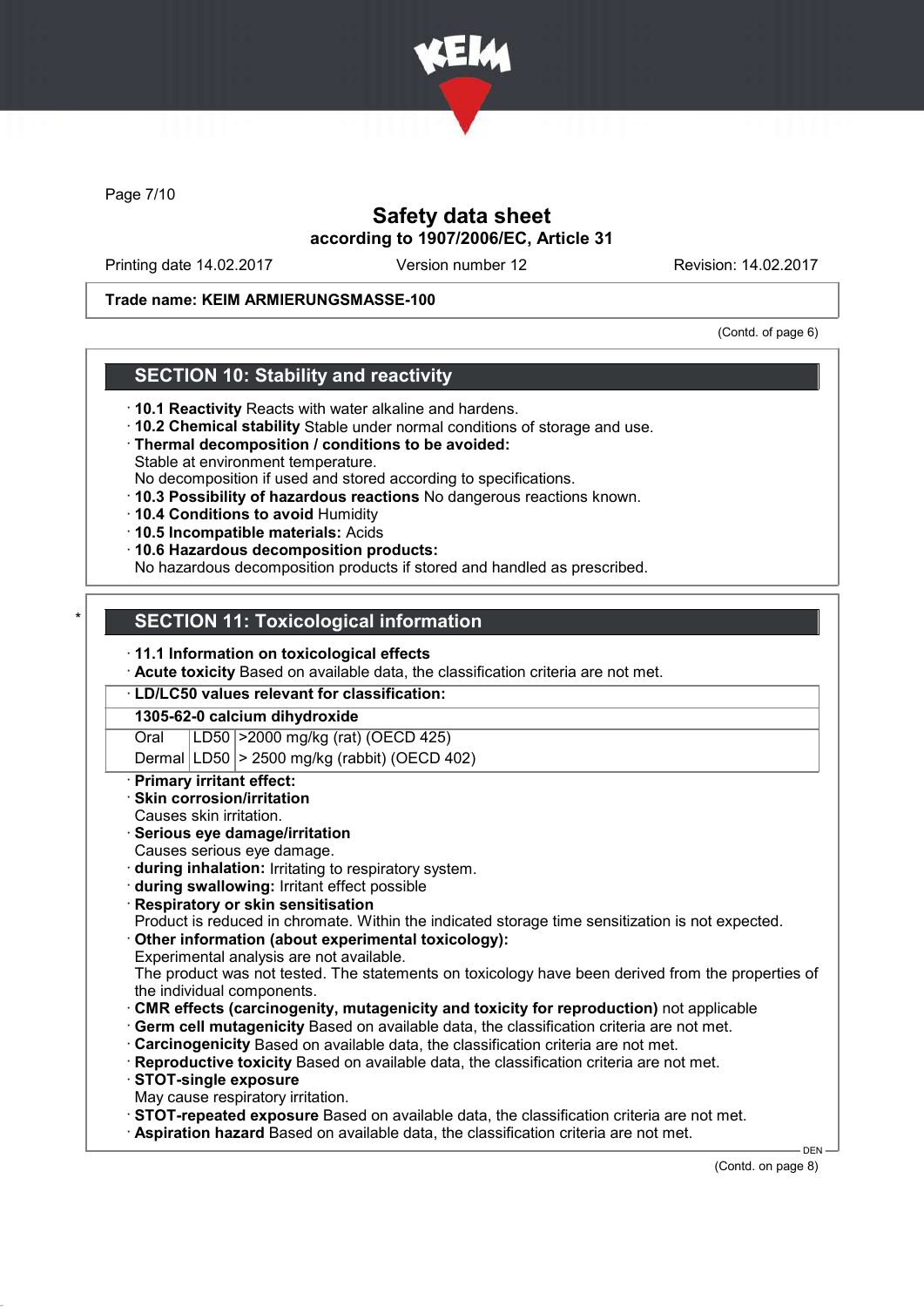

Page 8/10

# Safety data sheet according to 1907/2006/EC, Article 31

Printing date 14.02.2017 Version number 12 Revision: 14.02.2017

Trade name: KEIM ARMIERUNGSMASSE-100

(Contd. of page 7)

| 1305-62-0 calcium dihydroxide                                                                                         |                                                                                                                                                                                                                                                         |  |
|-----------------------------------------------------------------------------------------------------------------------|---------------------------------------------------------------------------------------------------------------------------------------------------------------------------------------------------------------------------------------------------------|--|
| <b>NOEC</b>                                                                                                           | 72h; 48 mg/l (freshwater alga)                                                                                                                                                                                                                          |  |
|                                                                                                                       | 14d; 32 mg/l (invertebrate marine organisms)                                                                                                                                                                                                            |  |
| EC10/LC10 oder NOEC                                                                                                   | 2000 mg/kg (Soil macro-organisms)                                                                                                                                                                                                                       |  |
|                                                                                                                       | 12000 mg/kg (soil microorganisms)                                                                                                                                                                                                                       |  |
| <b>NOEC</b>                                                                                                           | 21d; 1080 mg/kg (plants)                                                                                                                                                                                                                                |  |
| EC 50/48h                                                                                                             | 49.1 mg/l (freshwater invertebrate organisms)                                                                                                                                                                                                           |  |
| EC 50/72 h                                                                                                            | 184.57 mg/l (freshwater alga)                                                                                                                                                                                                                           |  |
| LC 50/96 h                                                                                                            | 457 mg/l (marine fish)                                                                                                                                                                                                                                  |  |
|                                                                                                                       | 50.6 mg/l (freshwater fish)                                                                                                                                                                                                                             |  |
|                                                                                                                       | 158 mg/l (invertebrate marine organisms)                                                                                                                                                                                                                |  |
| · Additional ecological information:<br>· AOX-indication:                                                             | · 12.3 Bioaccumulative potential No further relevant information available.<br>· 12.4 Mobility in soil No further relevant information available.<br>Due to the substance of content which do not include organic jointed halogens, the product can not |  |
| <b>General notes:</b><br>12.5 Results of PBT and vPvB assessment<br>· PBT: Not applicable.<br>· vPvB: Not applicable. | take influence on the AOX-load of the waste water.<br>At present there are no ecotoxicological assessments.<br>Water hazard class 1 (German Regulation) (Self-assessment): slightly hazardous for water                                                 |  |
|                                                                                                                       | . 12.6 Other adverse effects No further relevant information available.                                                                                                                                                                                 |  |

· European waste catalogue

17 01 01 | concrete

· Uncleaned packaging:

· Recommendation:

Non contaminated packagings may be recycled.

(Contd. on page 9)

DEN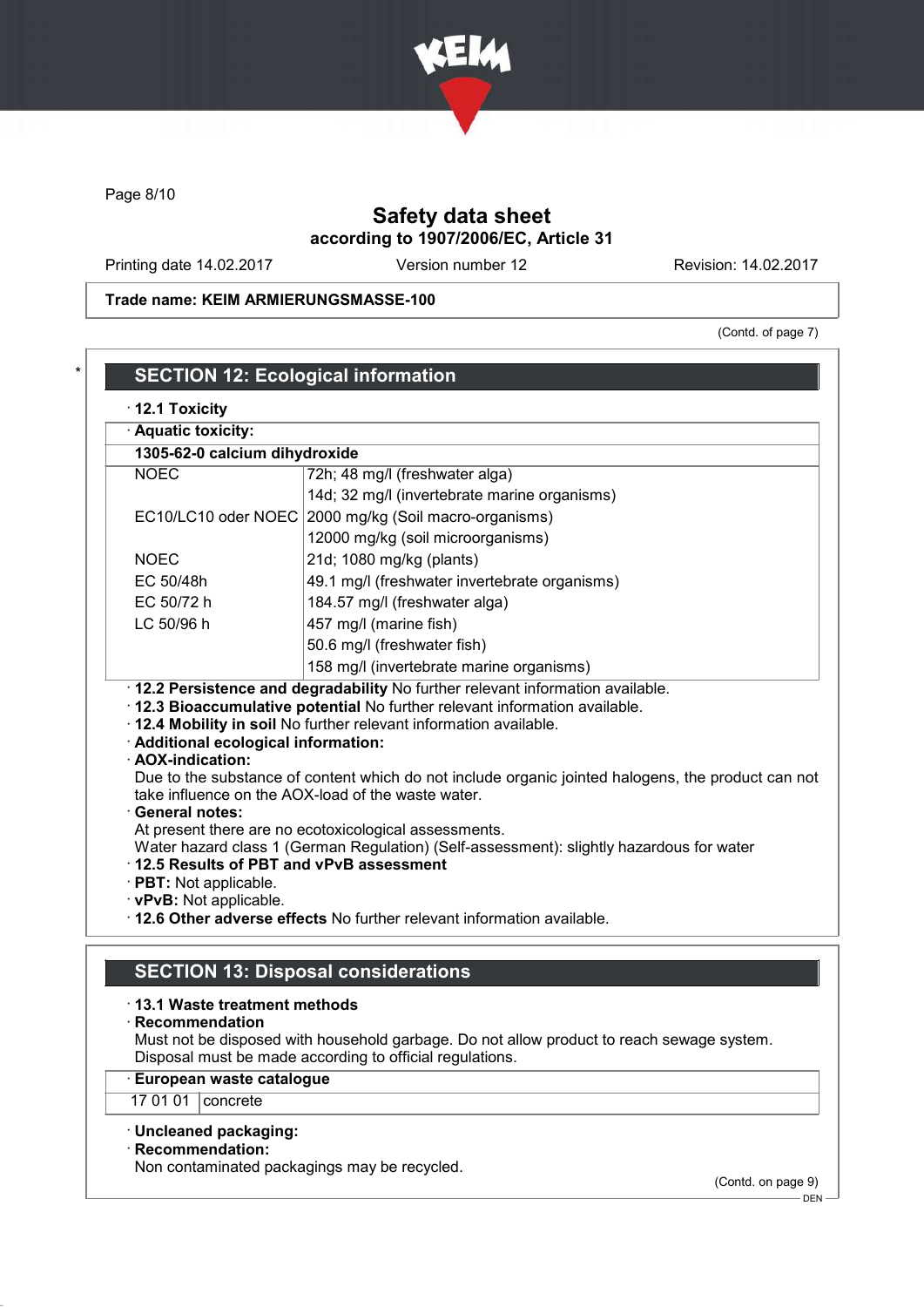

Page 9/10

# Safety data sheet according to 1907/2006/EC, Article 31

Printing date 14.02.2017 Version number 12 Revision: 14.02.2017

#### Trade name: KEIM ARMIERUNGSMASSE-100

(Contd. of page 8)

Disposal must be made according to official regulations. · Recommended cleansing agents: Water, if necessary with cleansing agents.

| <b>SECTION 14: Transport information</b>                                   |                                                               |
|----------------------------------------------------------------------------|---------------------------------------------------------------|
| $\cdot$ 14.1 UN-Number<br>· ADR, IMDG, IATA                                | Void                                                          |
| 14.2 UN proper shipping name<br>· ADR, IMDG, IATA                          | Void                                                          |
| 14.3 Transport hazard class(es)                                            |                                                               |
| · ADR, IMDG, IATA<br>· Class                                               | Void                                                          |
| 14.4 Packing group<br>· ADR, IMDG, IATA                                    | Void                                                          |
| : 14.5 Environmental hazards:<br>$\cdot$ Marine pollutant:                 | N <sub>o</sub>                                                |
| 14.6 Special precautions for user                                          | Not applicable.                                               |
| 14.7 Transport in bulk according to Annex II<br>of Marpol and the IBC Code | Not applicable.                                               |
| · Transport/Additional information:                                        | No dangerous good in sense of these transport<br>regulations. |
| · UN "Model Regulation":                                                   | Void                                                          |

# **SECTION 15: Regulatory information**

· 15.1 Safety, health and environmental regulations/legislation specific for the substance or mixture

· Labelling according to Regulation (EC) No 1272/2008 For information on labelling please refer to section 2 of this document.

· Directive 2012/18/EU

· Named dangerous substances - ANNEX I None of the ingredients is listed.

· National regulations:

· Waterhazard class: Water hazard class 1 (Self-assessment): slightly hazardous for water.

· Other regulations, limitations and prohibitive regulations

· Please note:

TRGS 200 (Germany) TRGS 500 (Germany) TRGS 510 (Germany) TRGS 900 (Germany)

(Contd. on page 10)